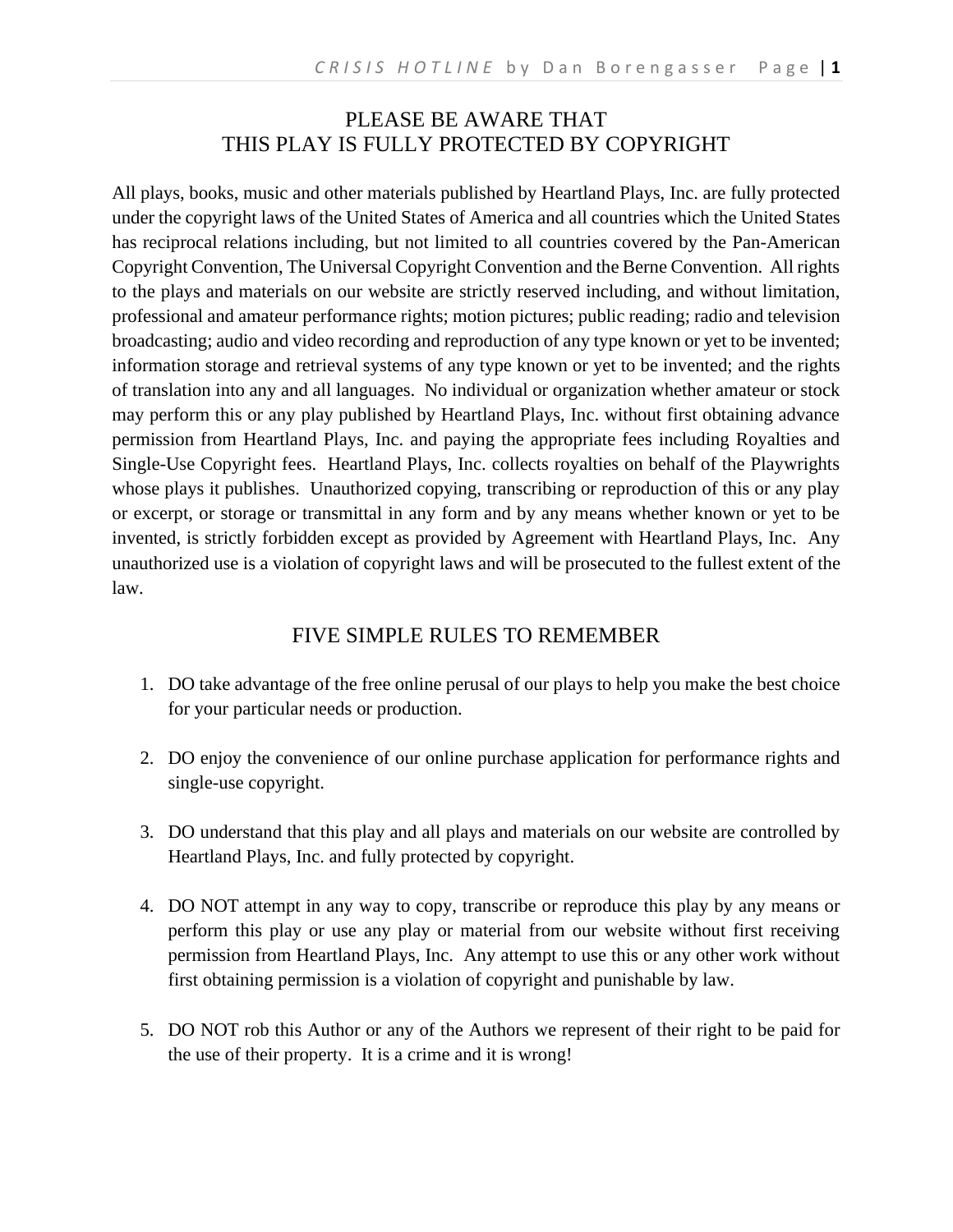**Product Code A1004-SP**

# Crisis Hotline

# A 10-Minute Play by

# Dan Borengasser

**ALL RIGHTS RESERVED REPRODUCTION WITHOUT SPECIFIC WRITTEN PERMISSION PROHIBITED**

> **Performance Rights Available Exclusively through Heartland Plays, Inc. at heartlandplays.com playsnow@heartlandplays.com customer service: 406-431-7680**

**Copyright © 2010, 2022 by Dan Borengasser**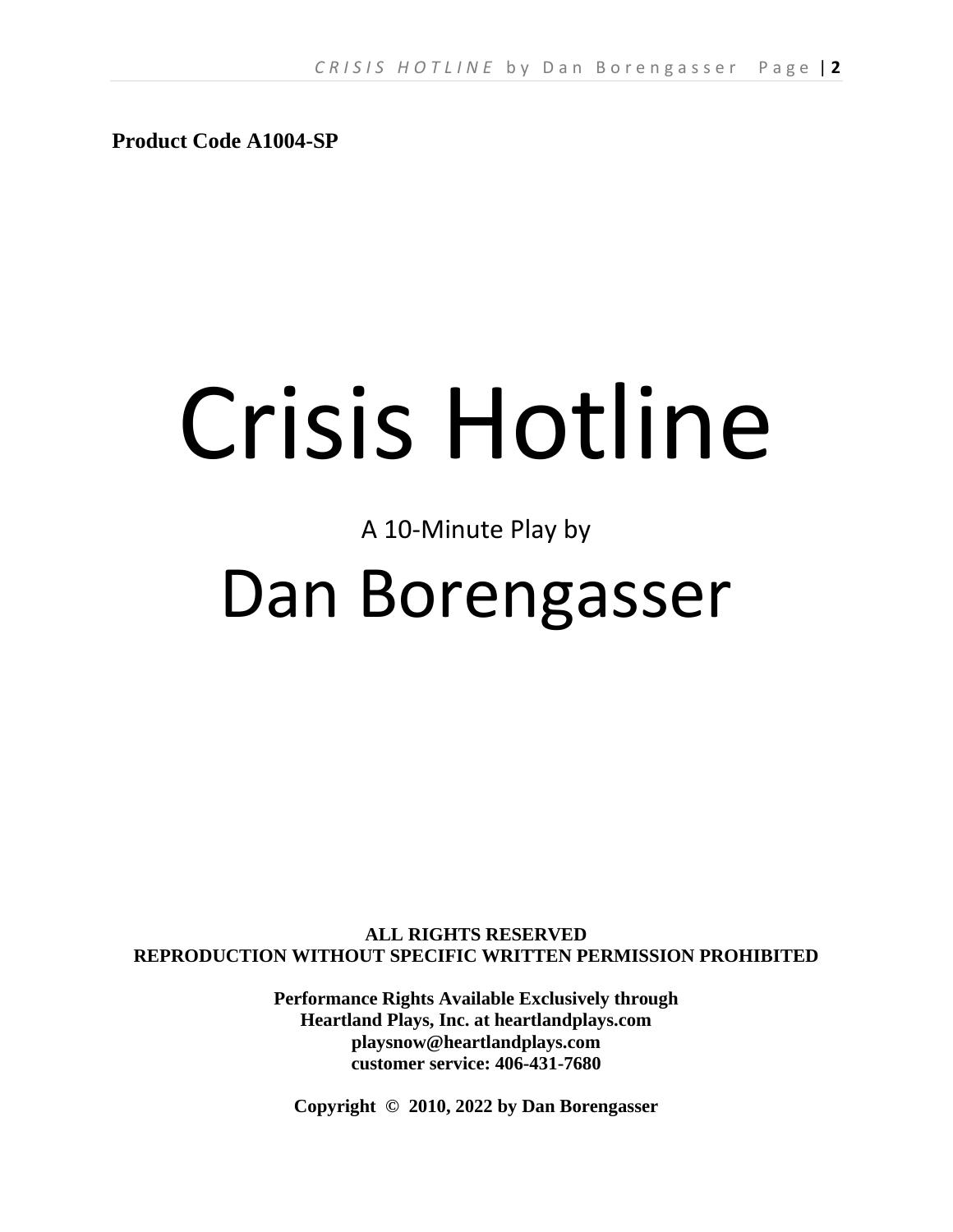## Crisis Hotline by Dan Borengasser

#### **CHARACTERS 2F**

**TRISH**; *a late twenty-something contemplating suicide*

**SARAH**; *a thirty-something who volunteers for the Crisis Hotline*

#### **SETTING**

*The stage is split into two areas: Stage Right – The office of the Crisis Hotline Stage Left – A small apartment*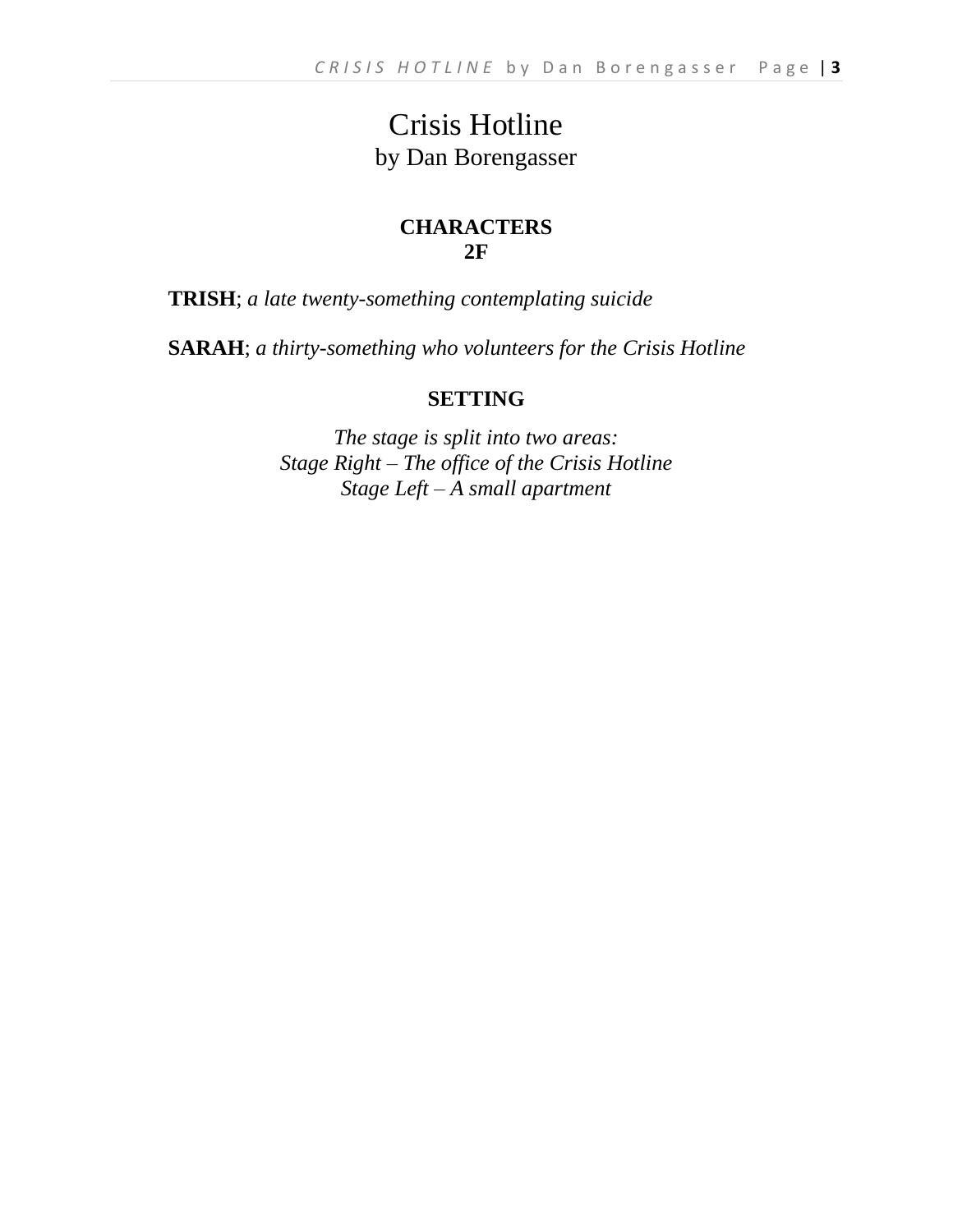### Crisis Hotline by Dan Borengasser

| <b>AT RISE:</b>                           | SARAH sits at her desk in the Crisis Hotline office<br>stage right doodling on a sheet of paper. Although<br>lights remain down stage left, TRISH FOSTER is<br>visible in her apartment holding her cell phone. SFX:<br>PHONE RINGS in the Crisis Hotline office. SARAH<br>hits the speaker button and the LIGHTS RISE on<br>TRISH who is obviously distraught, on the brink of<br>tears. |
|-------------------------------------------|-------------------------------------------------------------------------------------------------------------------------------------------------------------------------------------------------------------------------------------------------------------------------------------------------------------------------------------------------------------------------------------------|
| Hotline. (No response) Crisis Hotline.    | <b>SARAH</b>                                                                                                                                                                                                                                                                                                                                                                              |
| Hell  hello                               | <b>TRISH</b>                                                                                                                                                                                                                                                                                                                                                                              |
| My name's Sarah. What's going on?         | <b>SARAH</b>                                                                                                                                                                                                                                                                                                                                                                              |
| I  I have to talk to someone.             | <b>TRISH</b>                                                                                                                                                                                                                                                                                                                                                                              |
| Shoot.                                    | <b>SARAH</b>                                                                                                                                                                                                                                                                                                                                                                              |
|                                           | There's an uncomfortable silence. TRISH<br>awkwardly lifts a pistol from her lap and looks at it<br><i>indecisively.</i>                                                                                                                                                                                                                                                                  |
| Did you say shoot?                        | <b>TRISH</b>                                                                                                                                                                                                                                                                                                                                                                              |
| Sorry. Old Hotline joke. Go ahead.        | SARAH                                                                                                                                                                                                                                                                                                                                                                                     |
| I  I  (Sniffs) I don't know whether-      | <b>TRISH</b>                                                                                                                                                                                                                                                                                                                                                                              |
| You're not gonna keep sniveling, are you? | <b>SARAH</b>                                                                                                                                                                                                                                                                                                                                                                              |
| What?                                     | <b>TRISH</b>                                                                                                                                                                                                                                                                                                                                                                              |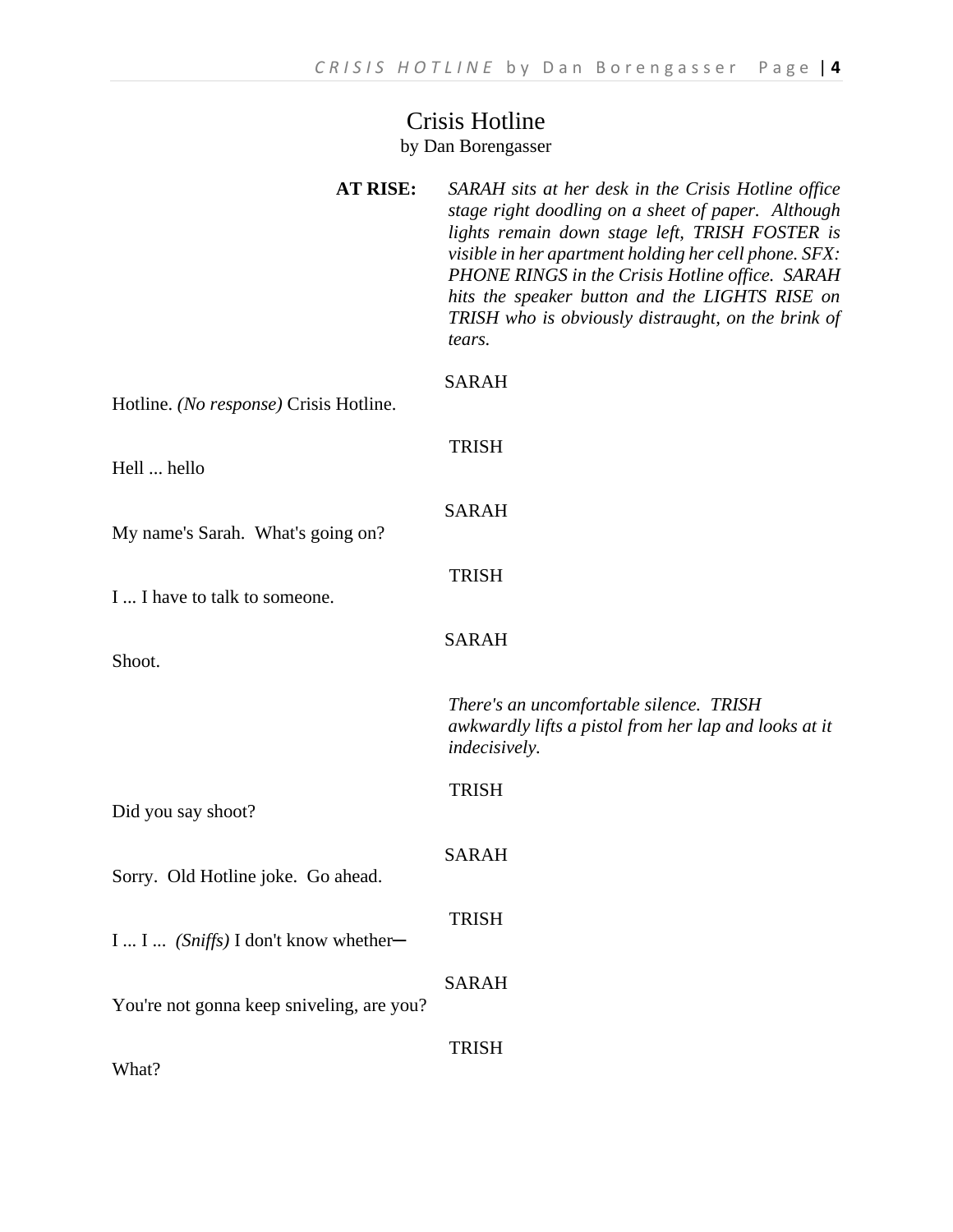#### SARAH

You sniveled.

I ... I didn't snivel.

#### SARAH

**TRISH** 

Listen, I've heard every possible snivel, and, believe me, you sniveled.

#### TRISH

Oh, God, I shouldn't have called.

#### SARAH

Too late. What's the problem?

**TRISH** It's ... it's just that I'm feeling ... you know ... depressed and ... Am I on a speaker phone?

#### SARAH

Yeah.

#### **TRISH**

Ah ... do you mind taking it off speaker? This is kind of private.

SARAH How private can it be? You're talking about it with a perfect stranger. Well, not exactly perfect.

#### TRISH

*(Becoming increasingly rattled)* Have I got the right number? You did say this is the ... ah ... Crisis Hotline?

#### SARAH

Yeah, yeah. Calm down.

*SARAH puts on a headset and disengages the speaker phone.*

#### SARAH

There. You're off speaker phone. Okay?

*TRISH doesn't respond.*

#### SARAH, *Continued*

Let's try this again. You called the Crisis Hotline. Most people call the Crisis Hotline because they're having a crisis. Take it from there.

#### **TRISH**

My ... my husband and I are having problems.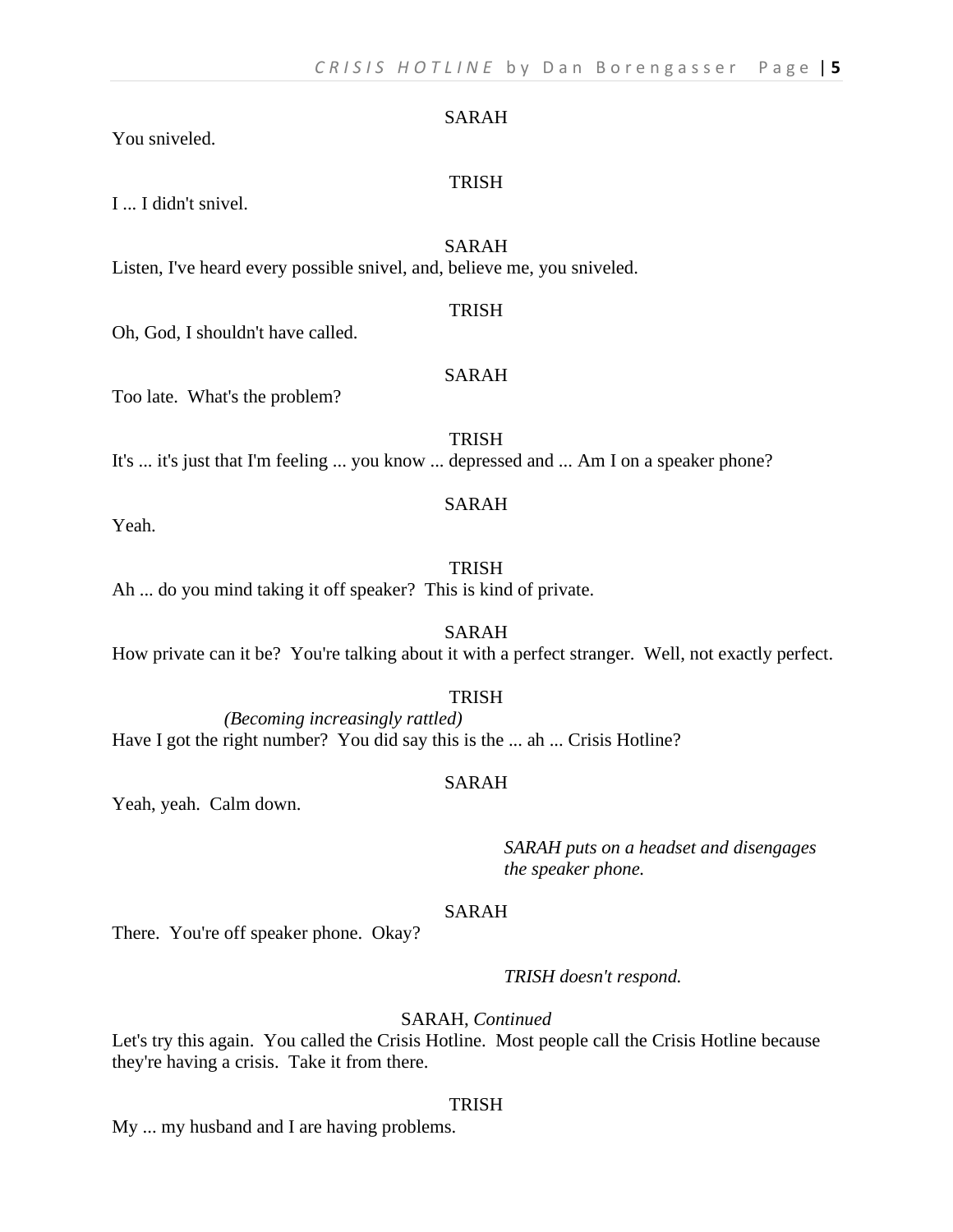| All couples have problems.                                     | <b>SARAH</b>                                                                                         |
|----------------------------------------------------------------|------------------------------------------------------------------------------------------------------|
| And  and I think he's having an affair.                        | <b>TRISH</b>                                                                                         |
| Every woman thinks that at one time or another. What's he say? | <b>SARAH</b>                                                                                         |
| I haven't brought it up.                                       | <b>TRISH</b>                                                                                         |
| Why not?                                                       | <b>SARAH</b>                                                                                         |
| I'm  I'm scared.                                               | <b>TRISH</b>                                                                                         |
| Yeah, well, who isn't?                                         | <b>SARAH</b>                                                                                         |
|                                                                | <b>TRISH</b><br>I  ah  I don't mean to be critical, but shouldn't you be  like  more  you know  more |
| Understanding?                                                 | <b>SARAH</b>                                                                                         |
| I suppose.                                                     | <b>TRISH</b>                                                                                         |
| Concerned?                                                     | <b>SARAH</b>                                                                                         |
| Yeah.                                                          | <b>TRISH</b>                                                                                         |
| Empathetic?                                                    | <b>SARAH</b>                                                                                         |
|                                                                | <b>TRISH</b>                                                                                         |
| Yes!                                                           | <b>SARAH</b>                                                                                         |

Yeah, maybe. But you ever think maybe you're not the only one to have a bad day? Just asking.

TRISH

This is more than a bad day.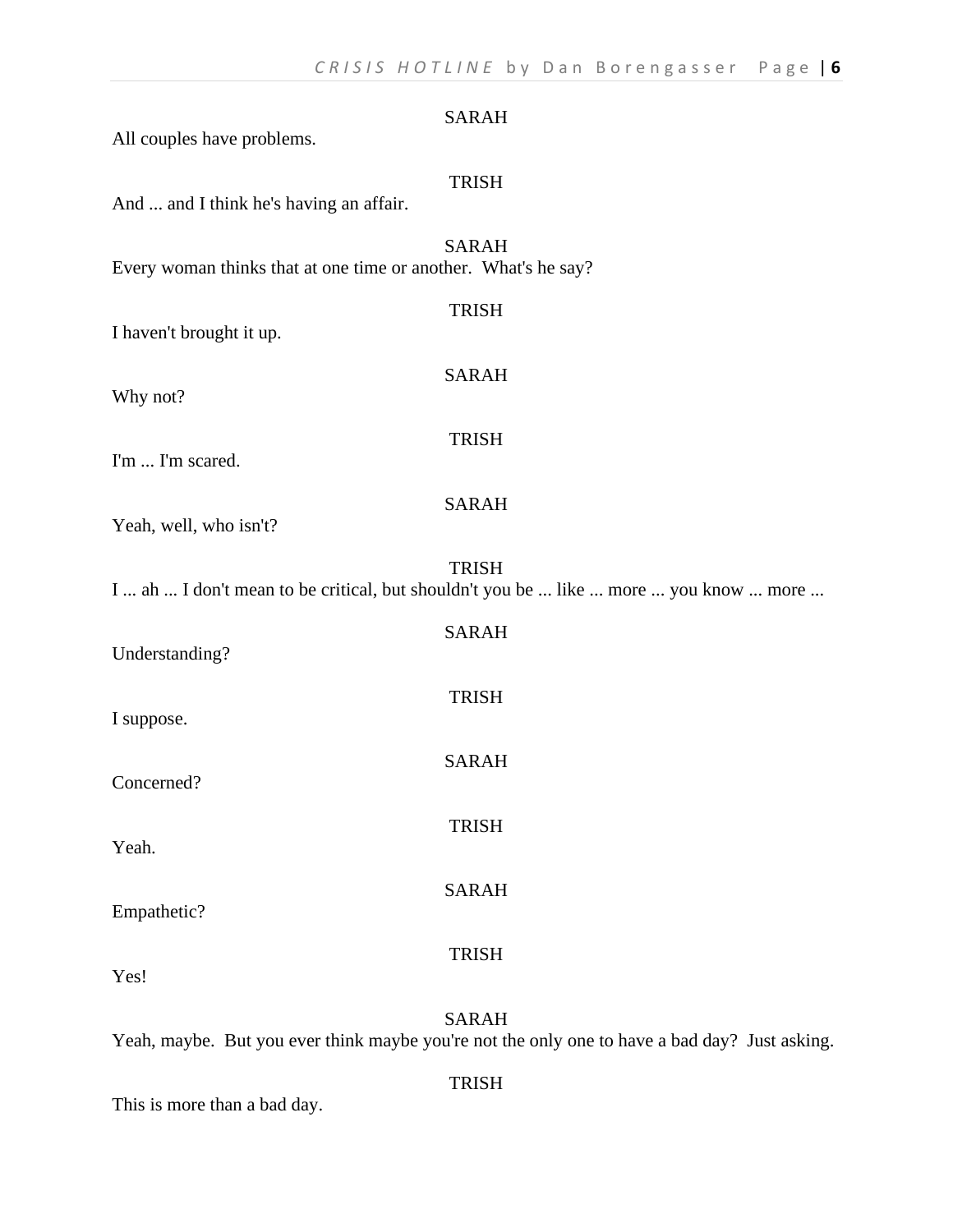#### SARAH

I'm sure. What else?

#### TRISH

#### I can't eat or sleep. It's driving me crazy. One moment, I'm furious. The next, I think it's my fault. I mean, if I could have been more supportive or sexier or a better lover, maybe he wouldn't have felt like he had to run around.

#### SARAH

Oh, please. *(Beat)* What's your name?

#### TRISH

I ... I don't wanna say.

SARAH I need to call you something. How about Basket Case? Or Wuss Wife? Or ...

#### TRISH

Becky. Call me Becky.

#### SARAH

That's better.

#### *SARAH reads from a hotline instructional sheet.*

SARAH, *Continued*

So, Becky, what was the precipitating event?

#### TRISH

The precipitating event?

SARAH

TRISH

Yeah, you know, the reason you called. As opposed to yesterday. Or the day before that.

#### He didn't come home last night.

#### SARAH

Okay. What is your state of mind, Becky?

TRISH

Not too good. I'm depressed most of the time. I feel helpless. Lonely. *(Beat)* Are you reading these questions?

#### Yeah. So what?

#### SARAH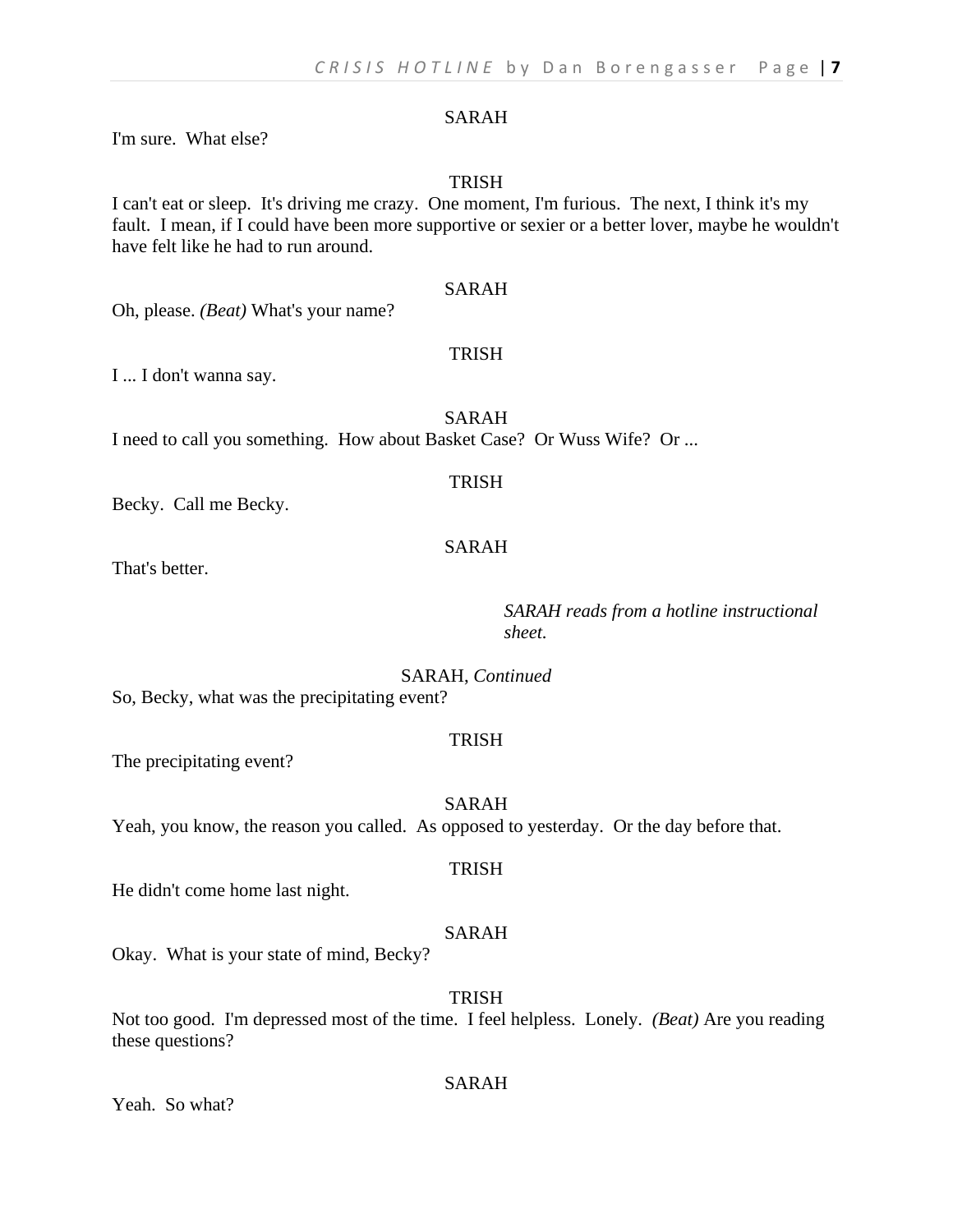#### TRISH

I don't know. Seems a little impersonal.

#### SARAH

Impersonal? Not much point in my developing a relationship with someone planning to off themselves, is there?

#### **TRISH**

Off myself?

#### SARAH

Yeah, you know, suicide. A date with the old grim reaper?

#### **TRISH**

I ... I didn't say anything about suicide.

#### SARAH

You didn't have to. You've got all the signs. *(Reading again)* What is your plan of action?

#### TRISH

Have you had any training for this job?

#### SARAH

*(Becoming agitated)*

First of all, it's not a job. I'm a volunteer. I listen to all this depressing crap for free. You don't even want to get me started on that. And, second, yeah, I've been trained. Extensively. Hours and hours and hours. Okay? Satisfied? So what is your damn plan of action?

#### TRISH

You don't have to get so upset.

#### SARAH

Upset? Don't talk to me about upset. Becky. Or whatever your name really is. Who's the freaking counselor here anyway, huh? You or me?

#### **TRISH**

Ah ... you.

#### SARAH

Damn straight! Now, I'm going to ask you one more time. What the hell is your plan of action?

#### **TRISH**

Ah ... no plan really. Probably have a glass of wine, watch a movie, go to bed.

#### SARAH

Don't give me that garbage! You were suicidal. You're still suicidal.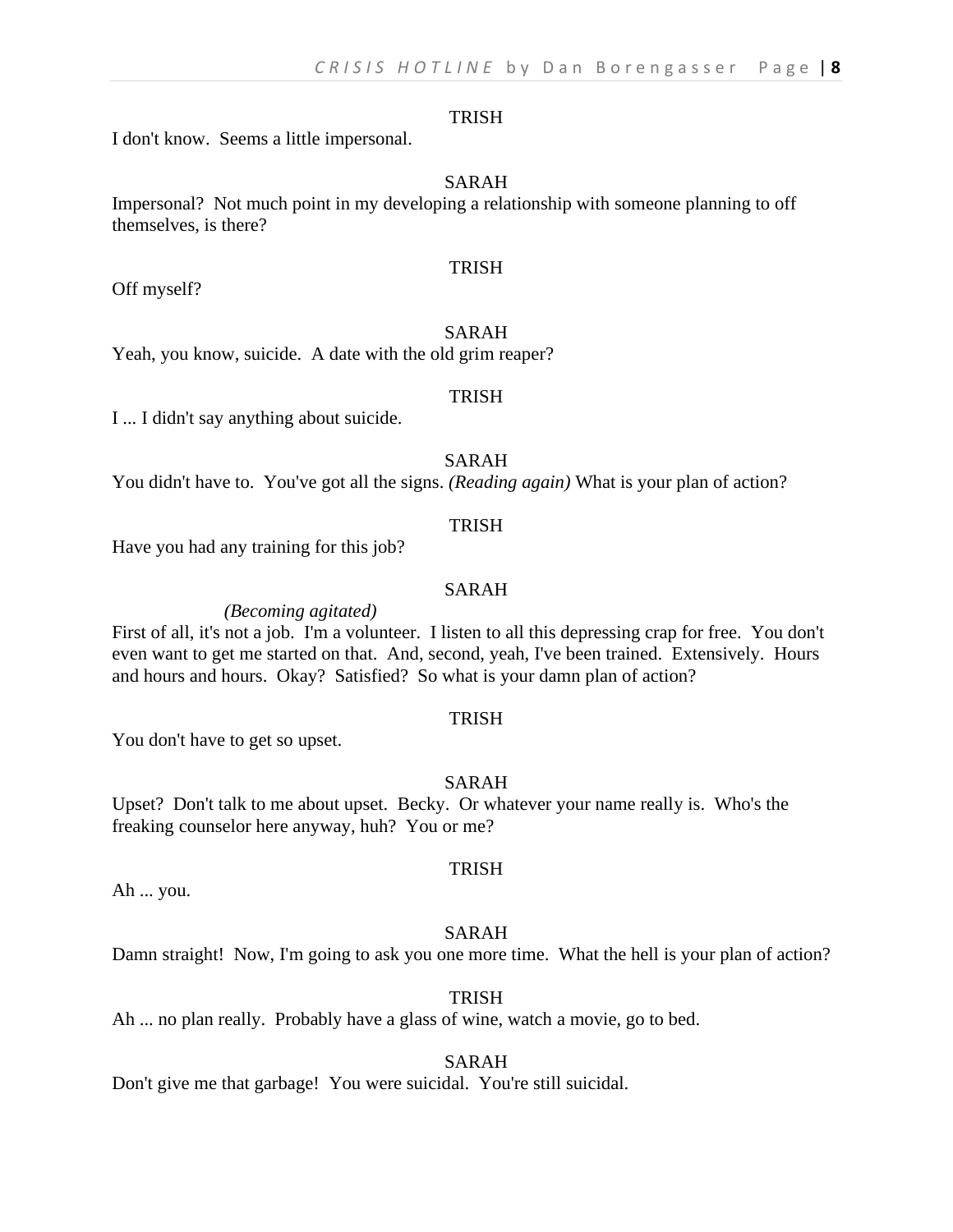#### TRISH

No, no, I feel better now.

#### SARAH

Liar. What about your husband, the adulterous no-show?

#### TRISH

Jeez, what's your problem?

#### SARAH

Hey, I don't have a problem. You're the one with the problem. Remember.

TRISH Well, something must have happened to make you so hostile.

SARAH Am I confused here? Aren't you the one who called the Crisis Hotline?

#### TRISH

What was it?

#### SARAH

What was what?

#### TRISH

You know. The ... ah ... precipitating event?

#### SARAH

Don't try that crap on me.

TRISH

If you're too embarrassed to say, that's all right.

#### SARAH

*(Laughing derisively)* Oldest trick in the book.

What?

SARAH Misdirection. Changing the subject. Acting like I'm the one with the problem.

But, I'm not─

#### SARAH Think you're dealing with a rookie here? Huh?

#### **TRISH**

TRISH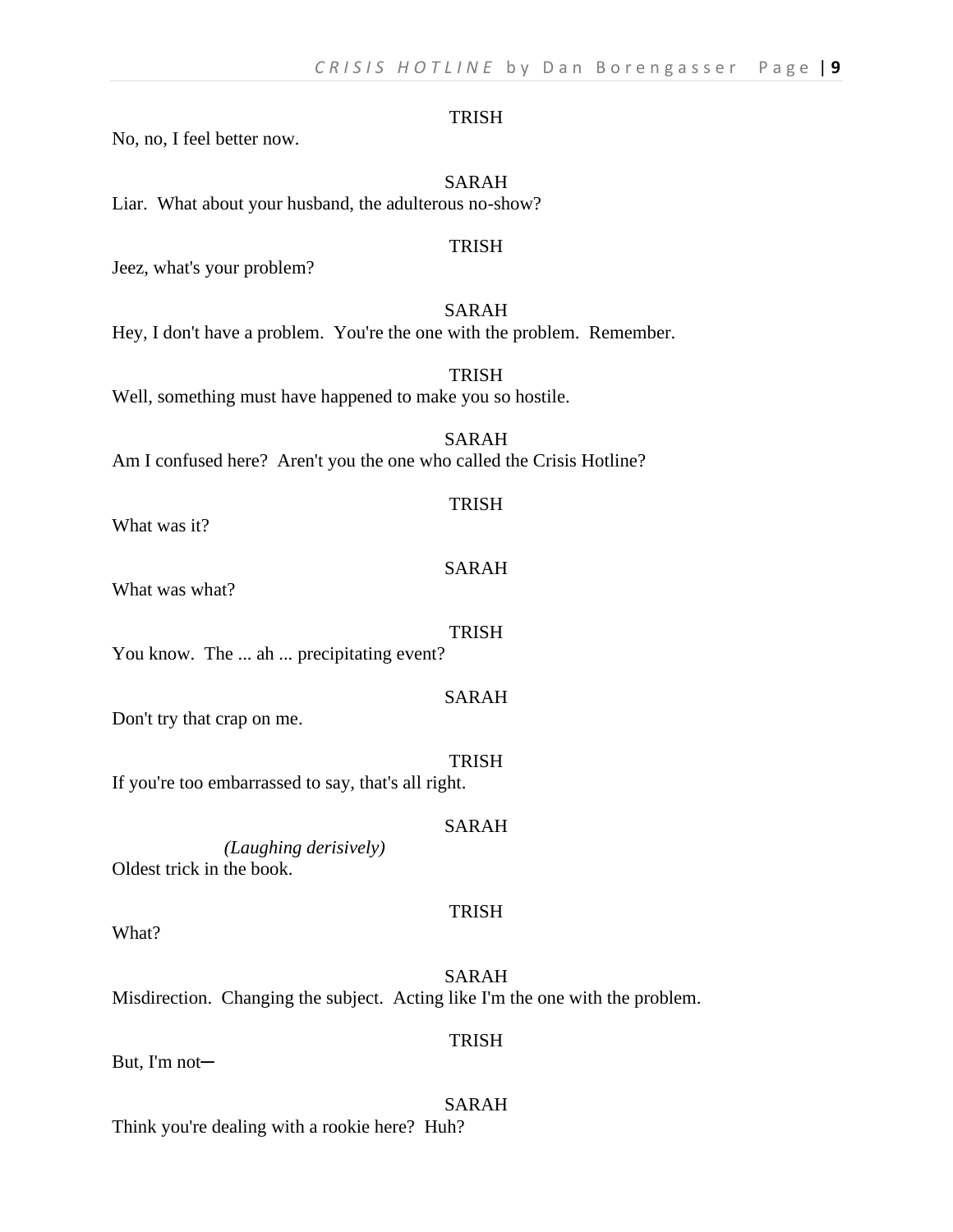#### TRISH

I'm actually a good listener.

#### SARAH

Bully for you. Then, listen to this—Your situation isn't even that bad. Compared to some of the pathetic losers I've had to deal with, you're like a little ray of sunshine.

#### **TRISH**

Is that supposed to be comforting?

#### SARAH

In fact, for seriousness and potential for self-inflicted harm, I'm giving your case a low rating. Feel better?

You rate us?

#### TRISH

#### SARAH

What do you expect? Have to evaluate you somehow. You're getting a four out of ten.

#### **TRISH**

A four! My situation was at least a seven!

#### SARAH

Hah! Did you hear what you just said? "Was." You're already using the past tense. Now tell me I don't know what I'm doing.

*TRISH considers the situation for a moment.*

#### TRISH

Okay, if mine is a four, what's yours? How do you rate your condition? *(Goading, after no response)* Bet mine is worse than yours. You're probably a two.

*The quiet is almost palpable.*

#### SARAH

Okay, hot shot. I lost my job today.

#### **TRISH**

Like that's the end of the world. You can always get another job.

#### SARAH

You don't know what the hell you're talking about.

#### TRISH

So tell me. What's ... ah ... your state of mind? *(Sullen silence)* Isn't that the point of the Crisis Hotline? To listen to someone's crisis? *(Still no response)*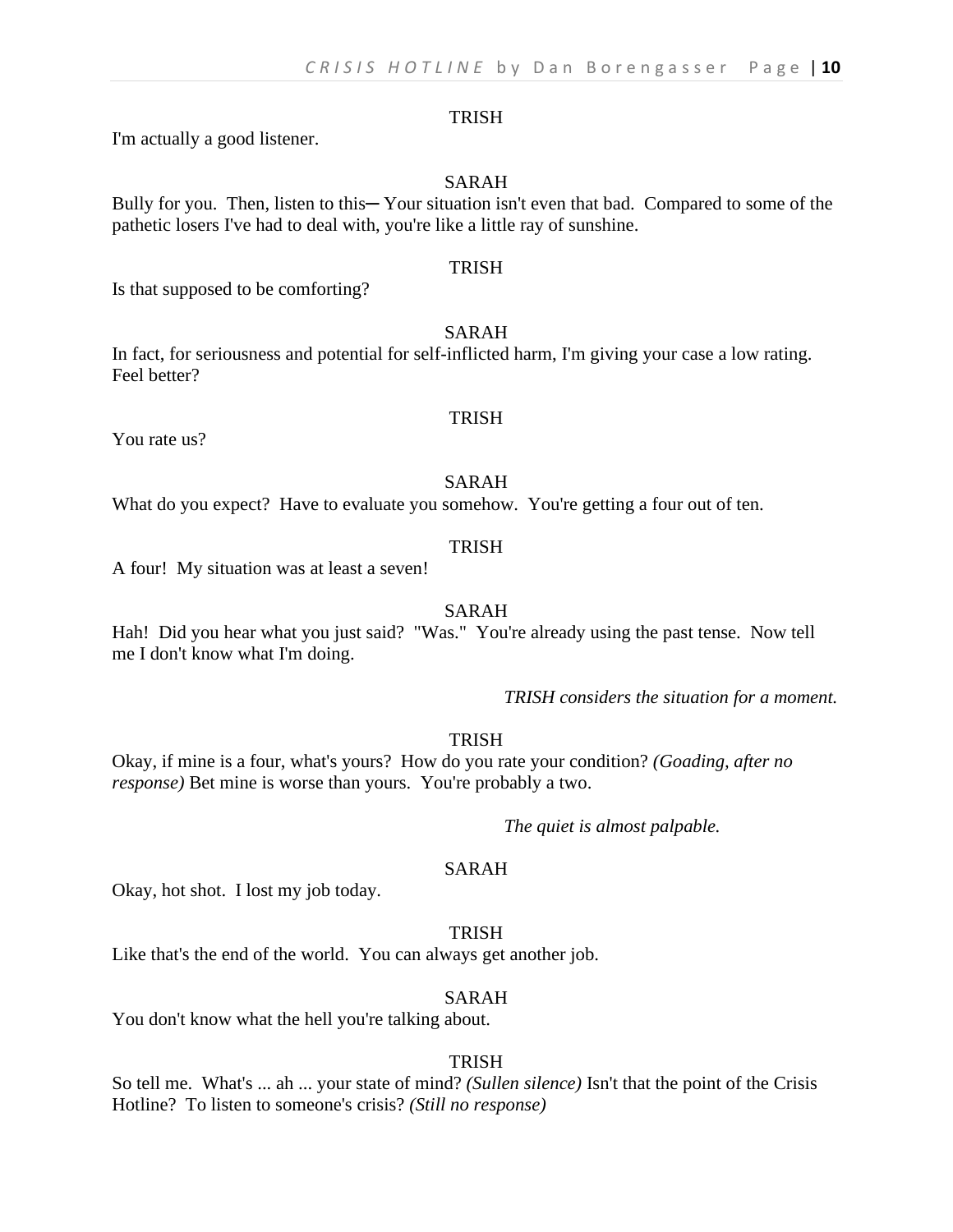#### TRISH, *Continued*

What difference does it make if it's your crisis or mine? Nothing. Besides, you've already heard mine. It's your turn.

#### SARAH

Cute. Very cute. *(Beat)* Okay. I was an executive assistant at an advertising agency. I worked seventy hours a week. My life was my job.

#### TRISH

That doesn't sound so bad. Maybe a three.

#### SARAH

I was also having an affair with the owner of the agency, who said he was leaving his wife for me. Like a dumb ass, I fell for it. His wife finds out and here I am. 32 years old, no job, no friends, no future.

#### **TRISH**

Wow. Sorry. A seven, at least. *(Beat)* Maybe an eight.

#### SARAH

Now I don't even have a hamster to talk to. And the few times I get out of my apartment, what do I do? Come down here and listen to some nut case whine about her supposed problems. *(Beat)* Present company excepted.

#### TRISH

Is ... is there anything I can do?

#### SARAH

Oh, please, give me a break. What the hell could you do?

#### **TRISH**

I don't know. Buy you a hamster?

*There is no response ... till SARAH snorts in amusement.*

#### SARAH

That's pretty good ... ah ... say, what is your real name, anyway?

#### TRISH

Trish. Trish Foster.

#### SARAH

Hi, Trish. I'm Sarah Collinsworth. *(Awkward pause)* Well, this has all been very interesting, but my shift's winding down, and I've got a lot of paperwork to do first. You still suicidal?

#### **TRISH**

No. You?